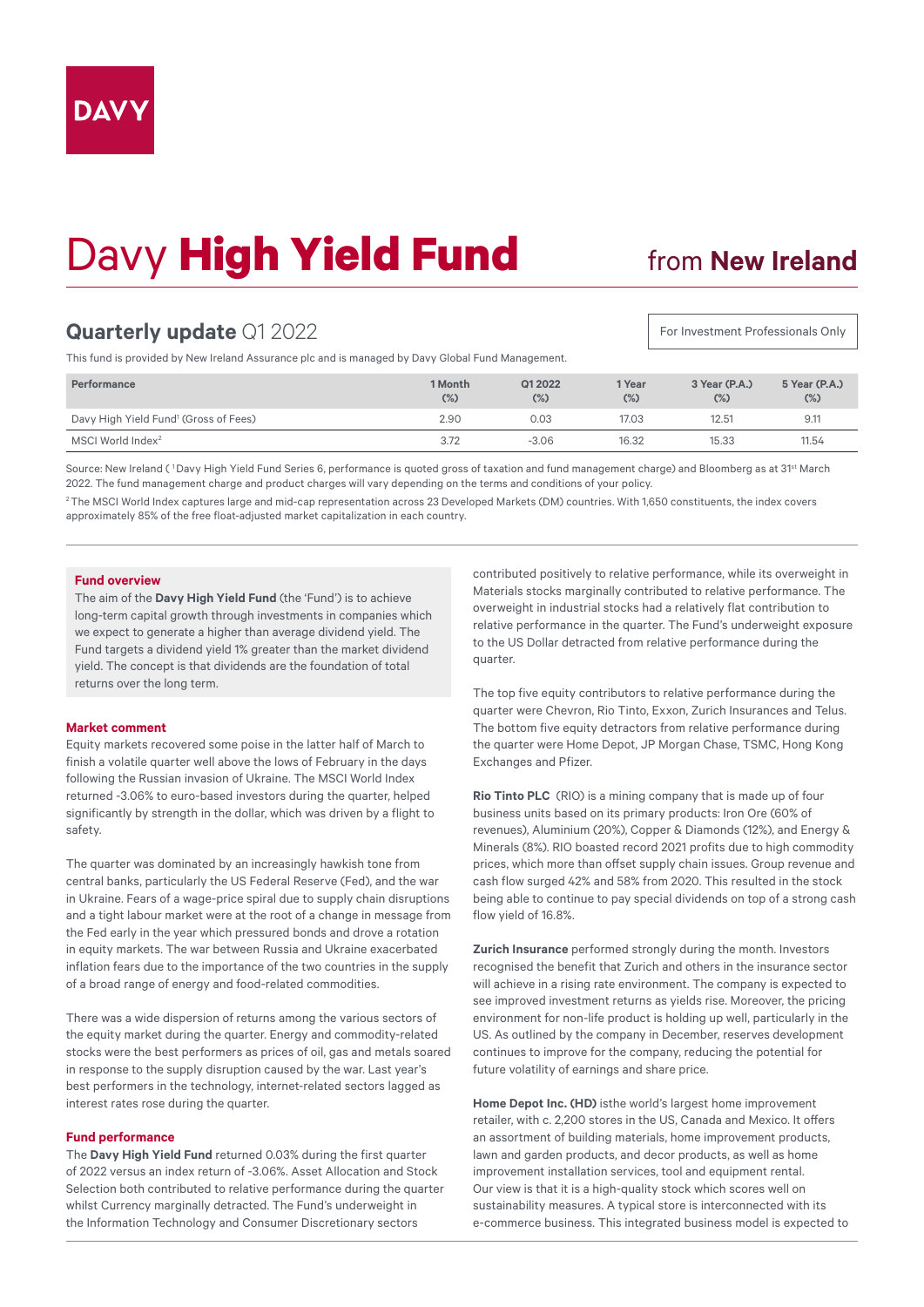insulate the retailer from online competition. HD's latest results were in line with expectations, but management's outlook for 2022 was viewed as being too conservative and the stock weakened somewhat during the quarter after a very strong performance in 2021.

**Taiwan Semiconductor Manufacturing Co.** (TSMC) is one of the world's largest semi-conductor foundries with an excellent sustainability record. TSMC is firmly positioned as the key enabler of the new computing revolution in the semiconductor industry, with multiple architectures, chip platforms and design teams competing to push computing and AI innovation. After a strong 2020, where the stock re-rated sharply, and further strength in 2021, the stock weakened in the first quarter. The company's earnings guidance for this year beat lofty market expectations on revenue, growth and capex. We think that this should position TSMC for strong growth into the next few years, ultimately allowing the company to outgrow the Foundry industry significantly in 2022 and beyond.

#### **Sample portfolio transactions**

During the quarter we added engine manufacturer and distributor, Cummins, to the portfolio. The company score well on our quality metrics, has an excellent record of cash generation and dividend payments and is an industry pioneer in clean tech and sustainability. We funded the purchase through a sale of Exxon. Exxon's share price has recovered strongly over the past 18 months and the dividend yield premium to the market has largely corrected.

#### **The QQE perspective**

The change in tone within the equity market at the start of the year was very much on the side of continued economic expansion and rising rates. The war in Ukraine has cast a shadow on growth prospects, particularly within Europe, and exacerbated what is now seen as the "inflation problem". We saw avoiding deflation as the aim of the zero interest rates and quantitative easing policies of past two years.

Our quality model guides stock selection within our equity portfolios. It assigns a quality rank to each stock in a broad universe based on four pillars of Profitability, Persistence, Protection and People. In the first quarter, the People pillar, which rates companies based on capital allocation, was the best performing of the four pillars. In the past, such outperformance has reflected investor confidence in the economic cycle. This is an important support to markets as we enter another quarterly earnings season during which company managements face heightened risks. Against this uncertain background, we are confident that our quality framework will stand our clients in good stead.

| <b>Calendar Year Performance</b>  | $2021$ (%) | 2020 (%) | 2019 (%) | 2018 (%) | 2017 (%) |  |
|-----------------------------------|------------|----------|----------|----------|----------|--|
| Davy High Yield Fund3 (EUR)       | 29.0       | $-3.1$   | 28.0     | $-3.5$   | 2.0      |  |
| MSCI World Index (EUR)            | 31.1       | 6.3      | 30.0     | $-4.11$  | 7.5      |  |
| Chevron Corp                      | 46.3       | $-26.0$  | 15.3     | $-9.8$   | 10.6     |  |
| Rio Tinto Plc                     | 0.6        | 30.6     | 35.4     | 0.3      | 31.5     |  |
| Exxon Mobil Corp                  | 57.6       | $-36.2$  | 7.3      | $-15.1$  | $-3.8$   |  |
| Zurich Insurances Group AG        | 12.8       | 0.3      | 43.6     | 4.8      | 12.5     |  |
| Telus Corp                        | 23.6       | 5.2      | 16.3     | $-0.6$   | 16.3     |  |
| Home Depot                        | 59.5       | 24.5     | 30.5     | $-7.3$   | 44.6     |  |
| Hong Kong Exchanges               | 9.3        | 71.6     | 14.6     | $-2.9$   | 33.9     |  |
| JP Morgan Chase & Co              | 27.7       | $-5.5$   | 47.3     | $-6.6$   | 26.7     |  |
| Pfizer Inc                        | 66.7       | 3.2      | $-6.9$   | 24.8     | 15.9     |  |
| Taiwan Semiconductor Manufacturer | 12.1       | 92.7     | 64.8     | $-3.6$   | 42.3     |  |

Source: New Ireland (<sup>3</sup>Davy High Yield Fund Series 6, performance is quoted gross of taxation and fund management charge) and Bloomberg as at 31st December 2020. The fund management charge and product charges will vary depending on the terms and conditions of your policy. Performance is quoted in local currency unless otherwise stated.

#### **Warning: Past performance is not a reliable guide to future performance.**

This report does not constitute an offer for the purchase or sale of any financial instrument, trading strategy, product or service. No one receiving this report should treat any of its contents as constituting advice or a personal recommendation. It does not take into account the investment objectives or financial situation of any particular person. All investments involve a degree of risk. Equities may involve a high degree of risk and may not be suitable for all investors. Government bonds and cash deposits, although considered the safest assets, are not devoid of risk (e.g. inflation risk, credit risk, currency risk, etc.). There are different reasons why an investor would choose to invest in a particular asset class and each investor must consider the inherent risks therein based on his/her own personal circumstances. The value of these investments can rise as well as fall. There is no guarantee that the investments discussed will achieve results comparable to those achieved in the past or that capital will be returned to investors.